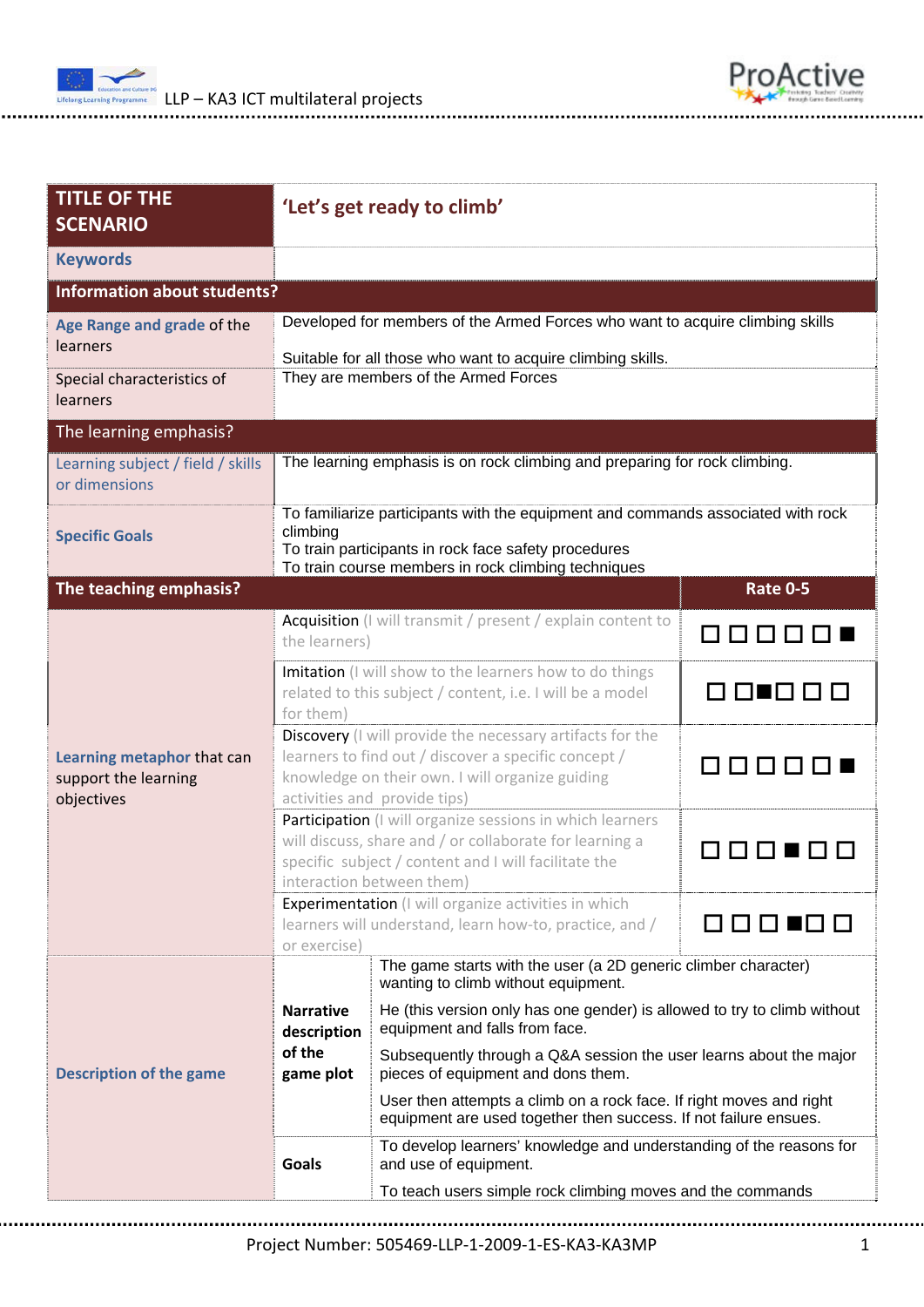



|                                                                                                          |                                           |                                                                                                                                                               | associated with them.                                                                                      |                      |                                 |  |
|----------------------------------------------------------------------------------------------------------|-------------------------------------------|---------------------------------------------------------------------------------------------------------------------------------------------------------------|------------------------------------------------------------------------------------------------------------|----------------------|---------------------------------|--|
|                                                                                                          |                                           | <b>Characters</b>                                                                                                                                             | The user is the main character.                                                                            |                      |                                 |  |
|                                                                                                          |                                           |                                                                                                                                                               | Three basic scenes.                                                                                        |                      |                                 |  |
|                                                                                                          |                                           |                                                                                                                                                               | The first is the rock face as the user climbs without equipment.                                           |                      |                                 |  |
|                                                                                                          |                                           | <b>Scenes</b>                                                                                                                                                 | The second is where the user dons equipment.                                                               |                      |                                 |  |
|                                                                                                          |                                           |                                                                                                                                                               | The third is the same rock face but extended as the user climbs safely<br>(falling or not) with equipment. |                      |                                 |  |
|                                                                                                          |                                           |                                                                                                                                                               |                                                                                                            | Learning<br>settings | <b>Estimated</b><br><b>Time</b> |  |
| <b>Narrative Description of</b><br>learning activities - step by<br>step organization and<br>structuring |                                           | Before the game:                                                                                                                                              |                                                                                                            | Home                 | ?                               |  |
|                                                                                                          |                                           | During the game:                                                                                                                                              |                                                                                                            | At JSMTC             | 20 mins<br>max.                 |  |
|                                                                                                          |                                           | $\ln$<br>After the game:<br>mountains                                                                                                                         |                                                                                                            |                      | Actual<br>rock<br>climbing.     |  |
|                                                                                                          |                                           |                                                                                                                                                               |                                                                                                            |                      | Total: $20 +$<br>mins.          |  |
| How will I evaluate students?                                                                            |                                           |                                                                                                                                                               |                                                                                                            |                      |                                 |  |
| <b>Evaluation approach</b>                                                                               |                                           | Instructors will through questioning during and after the game ascertain what<br>progress participants have made in knowledge and understanding.              |                                                                                                            |                      |                                 |  |
|                                                                                                          |                                           | Each participant is required to fill in a log book to describe progress made.<br>Trainer/instructors check these log books to ascertain evidence of progress. |                                                                                                            |                      |                                 |  |
|                                                                                                          |                                           |                                                                                                                                                               | What will learners need in order to achieve learning objectives?                                           |                      |                                 |  |
| Users will need:<br>Reading skills<br><b>Prerequisite</b><br>interrogation                               |                                           |                                                                                                                                                               | Simple gaming skills such as those used in navigation and in selection and                                 |                      |                                 |  |
| <b>Settings and materials</b>                                                                            |                                           |                                                                                                                                                               |                                                                                                            |                      |                                 |  |
|                                                                                                          | What is needed to implement the scenario? |                                                                                                                                                               |                                                                                                            |                      |                                 |  |
| <b>Applications</b><br>involved                                                                          | Mandatory                                 | <e-adventure></e-adventure>                                                                                                                                   |                                                                                                            |                      |                                 |  |
|                                                                                                          | Optional                                  |                                                                                                                                                               |                                                                                                            |                      |                                 |  |
| <b>Infrastructure</b><br>/ equipment                                                                     | Mandatory                                 | One computer per learner                                                                                                                                      |                                                                                                            |                      |                                 |  |
|                                                                                                          | Optional                                  |                                                                                                                                                               |                                                                                                            |                      |                                 |  |
|                                                                                                          |                                           |                                                                                                                                                               |                                                                                                            |                      |                                 |  |

Project Number: 505469‐LLP‐1‐2009‐1‐ES‐KA3‐KA3MP 2